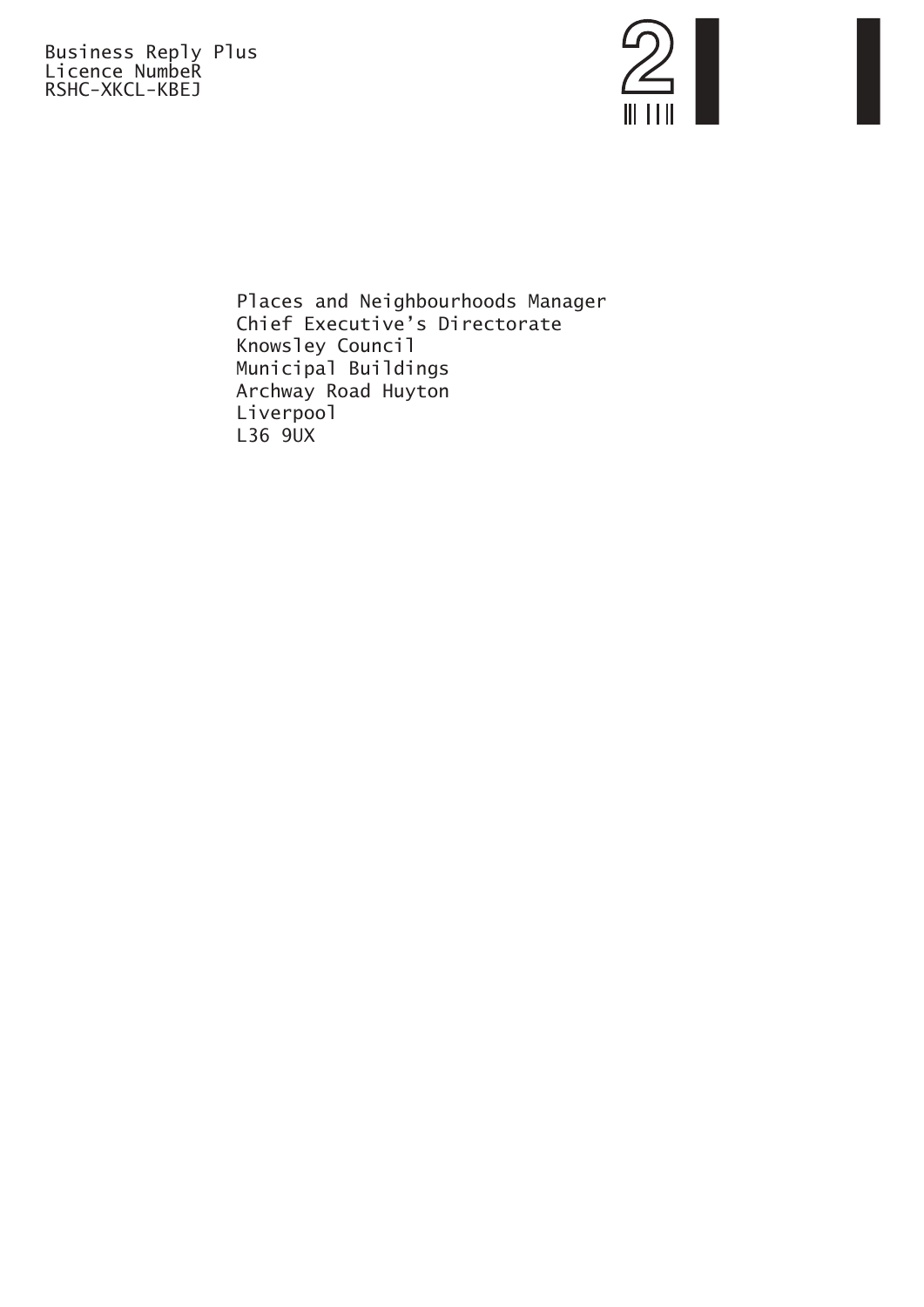



# **Have your say on the future of Knowsley**

**Local Development Framework Core Strategy Preferred Options Consultation Summer 2011**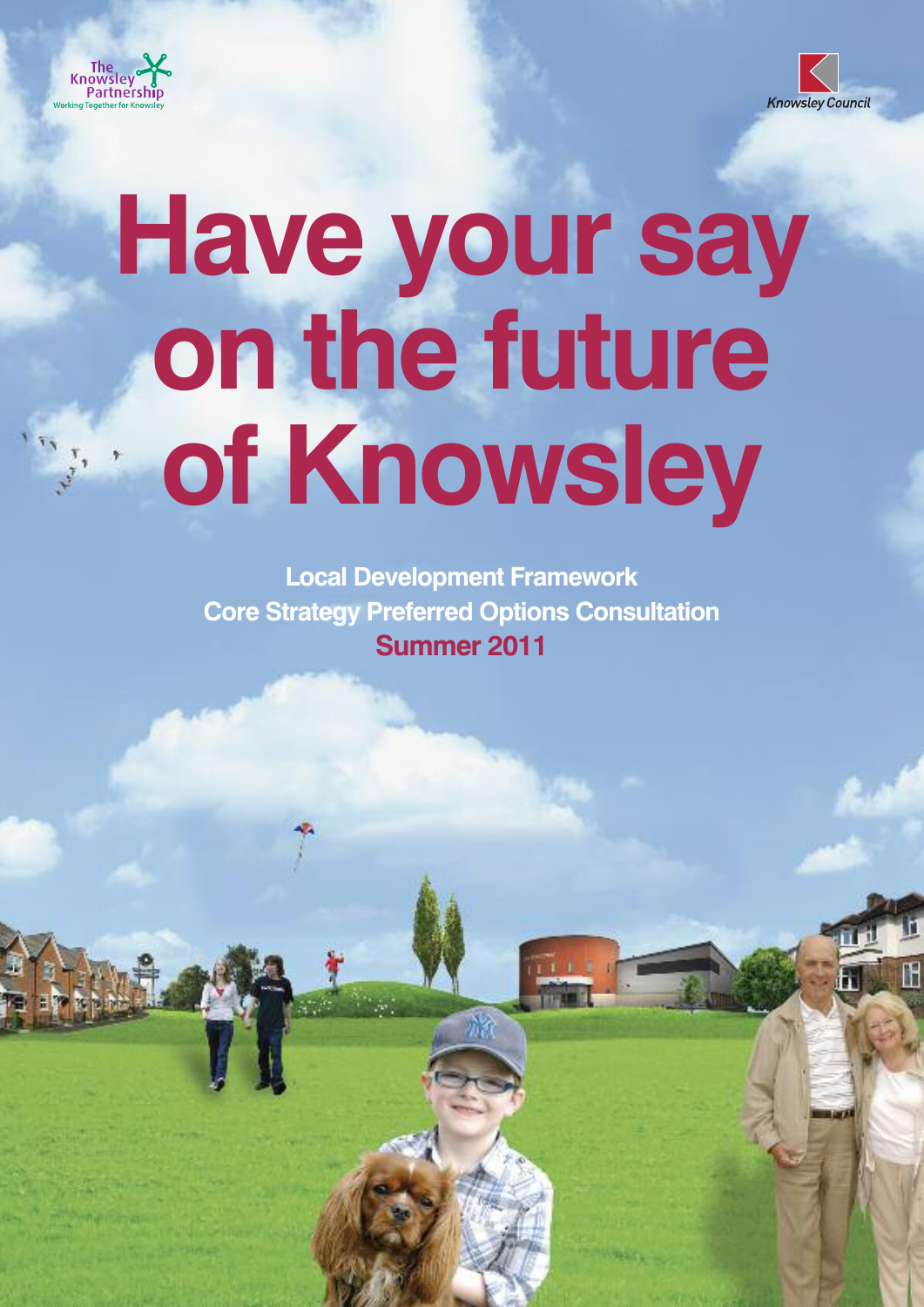## **What are we trying to do?**

Knowsley Council is putting together its Local Development Framework - a plan which will set out how Knowsley will develop in the future.

At the heart of this plan will be a **Core Strategy** which will state where new homes can be built and where business development can take place.

We have reached a key stage in the preparation of the Core Strategy and now want to ask you for your views. We have prepared a **Preferred Options** report which sets out our latest proposals. Our aim is to:

- create **attractive places** for people to live, work and spend their leisure time;
- deliver more than 7,000 **new homes** in Knowsley by 2027;
- create opportunities for **new employment**;
- decide how our **town centres** and smaller shopping areas should be developed;
- make the best use of Knowsley's **green spaces**; and
- decide how we tackle **climate change**.

You will find more detail about what is proposed within this leaflet, as well as details on how you can have your say to influence the final strategy.

## **Borough wide Preferred Spatial Strategy**

#### **Knowsley's future development**

The development of Knowsley to 2027 will include:

- a strong focus on development within existing urban areas, particularly those needing regeneration;
- maintaining Huyton/Stockbridge Village, Kirkby, Prescot/Whiston and Halewood as larger suburban centres, and Cronton, Tarbock and Knowsley Village as rural villages; and
- reviewing green belt boundaries to meet long term housing and employment needs.

We will aim to:

- provide a wide choice of new and affordable homes;
- regenerate and improve existing residential areas;
- enhance existing employment areas and provide sites and premises for new employment development;
- maintain and enhance the borough's town and district centres;
- maintain and enhance roads, public transport and opportunities for walking and cycling; and
- improve the quality and accessibility of green spaces.

## **Principal Regeneration Areas**

We will encourage development and regeneration particularly in the following Principal Regeneration Areas:

- North Huyton and Stockbridge Village;
- Kirkby Town Centre;
- Tower Hill, Kirkby:
- Knowsley Industrial and Business Parks;
- **Prescot Town Centre: and**
- South Prescot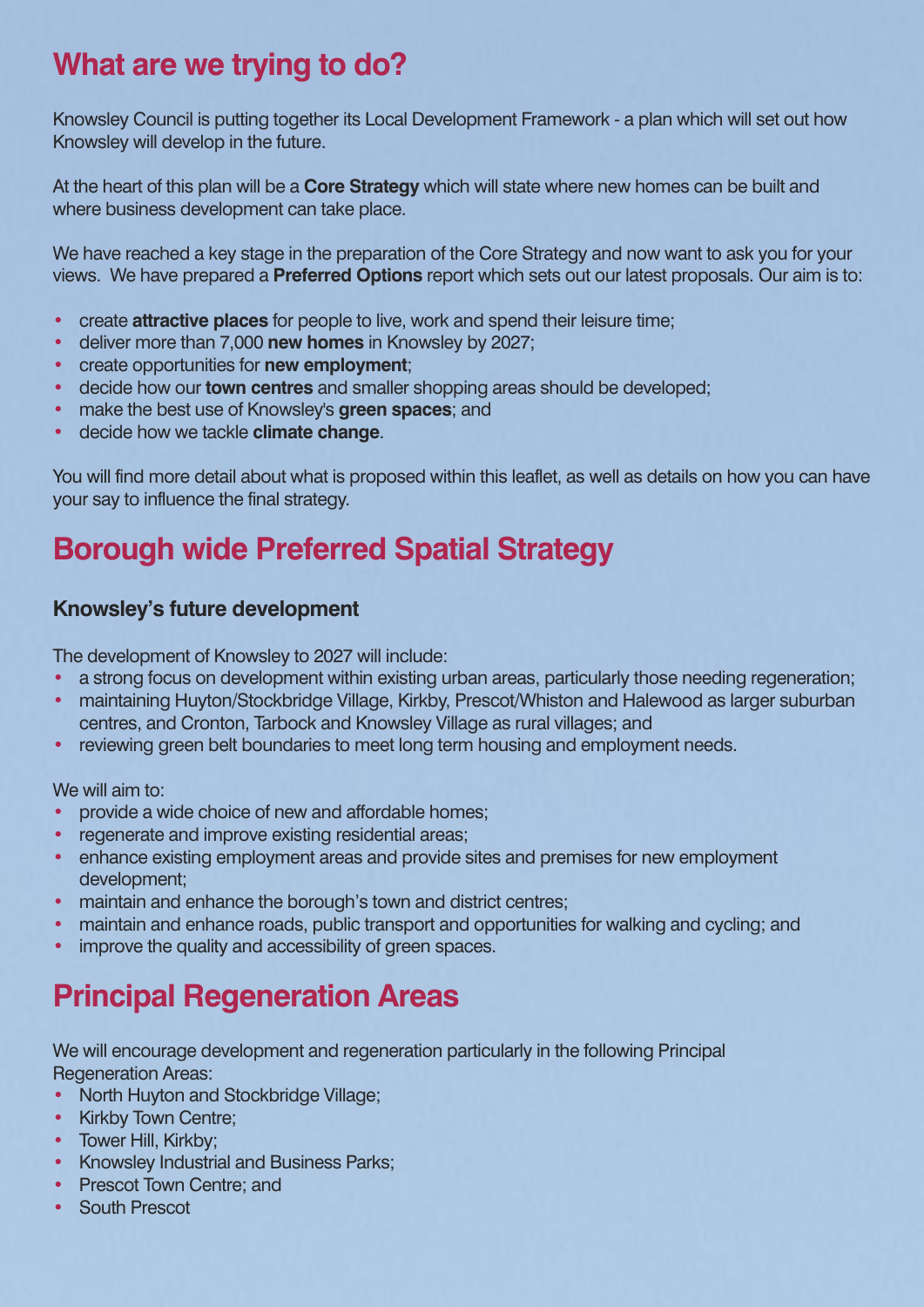## **Knowsley in 2027 - overall proposals**

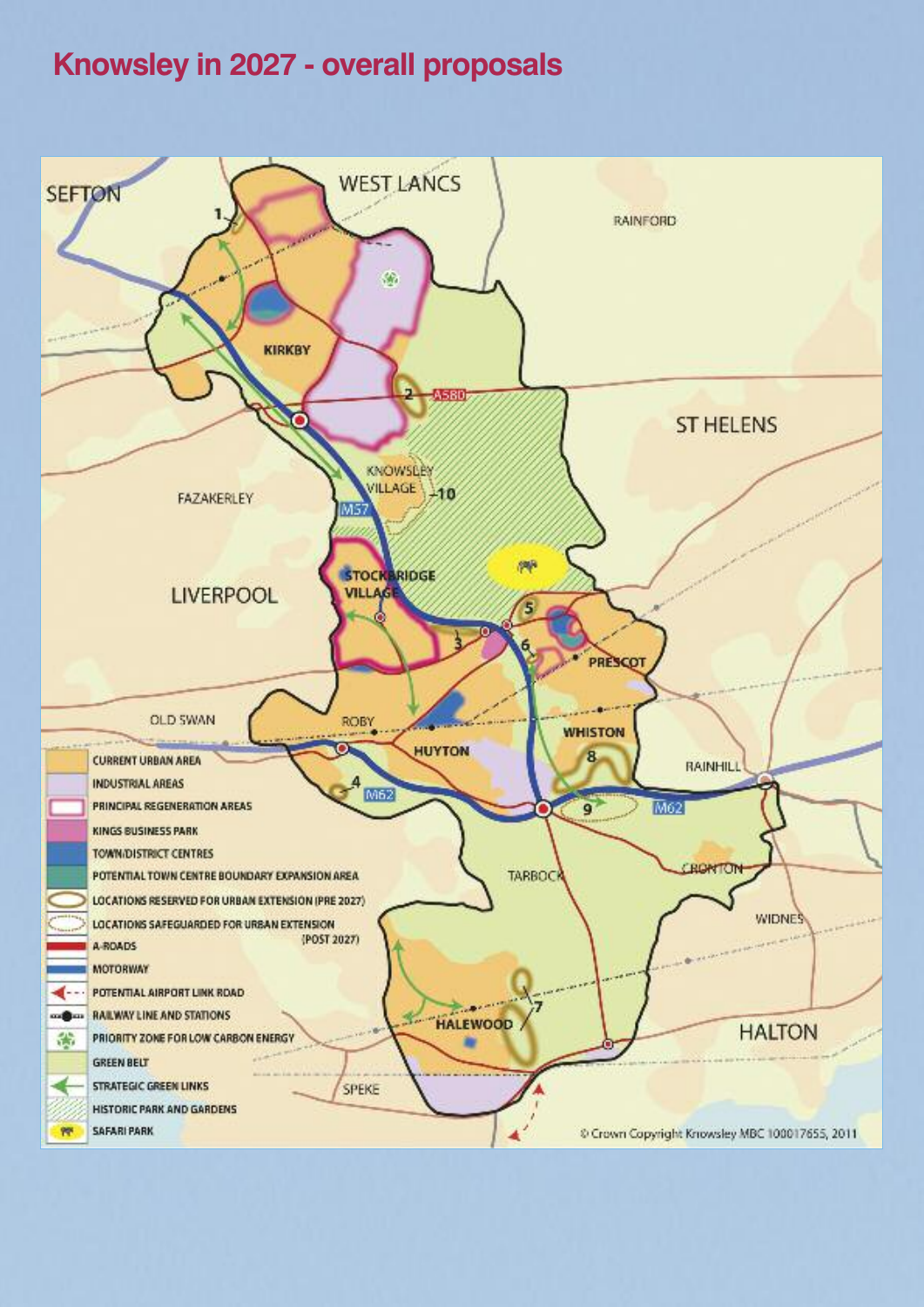## **Huyton and Stockbridge Village**

| <br><b>Magan</b><br>-6.<br>$\mathbf{r}$<br>∩ | FAZAKERLEY<br><b>CURRENT URBAN AREA</b><br><b>INDUSTRIAL AREAS</b><br>PRINCIPAL REGENERATION AREAS<br>EXISTING MAJOR EMPLOYMENT SITE ALLOCATION<br>KINGS BUSINESS PARK<br><b>LIVERPOOL</b><br>TOWN/DISTRICT CENTRES<br>LOCATIONS RESERVED FOR URBAN EXTENSION (PRE 2027)<br>LOCATIONS SAFEGUARDED FOR URBAN EXTENSION (POST 2027)<br>A-ROADS<br><b>MOTORWAY</b><br><b>RAILWAY LINE AND STATIONS</b><br><b>GREEN BELT</b><br>STRATEGIC GREEN LINKS<br><b>OLD SWAN</b><br><b>HISTORIC PARK AND GARDENS</b><br>SAFARI PARK<br>CENTRE FOR LEARNING<br>LOCAL CENTRE<br>CONSERVATION AREA | I THE NEW YORK FIRE THE THE WAY | <b>STOCKBRIDGE</b><br><b>VILLAGE</b><br><b>ROBY</b><br>M62 | O<br><b>HUYTON</b> |  |
|----------------------------------------------|-------------------------------------------------------------------------------------------------------------------------------------------------------------------------------------------------------------------------------------------------------------------------------------------------------------------------------------------------------------------------------------------------------------------------------------------------------------------------------------------------------------------------------------------------------------------------------------|---------------------------------|------------------------------------------------------------|--------------------|--|
|                                              | Crown Copyright Knowsley MBC 100017655, 2011                                                                                                                                                                                                                                                                                                                                                                                                                                                                                                                                        |                                 |                                                            |                    |  |

- To support housing led regeneration in North Huyton and Stockbridge Village and new affordable housing in South Huyton
- To improve and develop Huyton and Kings Business Parks
	- To review the green belt boundary to meet long term development needs at:
		- Knowsley Lane, to the north of Huyton (for housing and employment uses) (3); and
		- Edenhurst Avenue, to the south west of Huyton (for housing) (4)
- To enhance shopping opportunities in Huyton Town Centre and increase the day and evening leisure offers and other service uses
- To improve Stockbridge Village District Centre with more retail, community and leisure facilities, and enhanced school provision
- To improve transport links between neighbourhoods and places of work
- To recognise the historic character of the area and its townscape
- To strengthen the Green Infrastructure network, including Stadt Moers Park and the Alt Corridor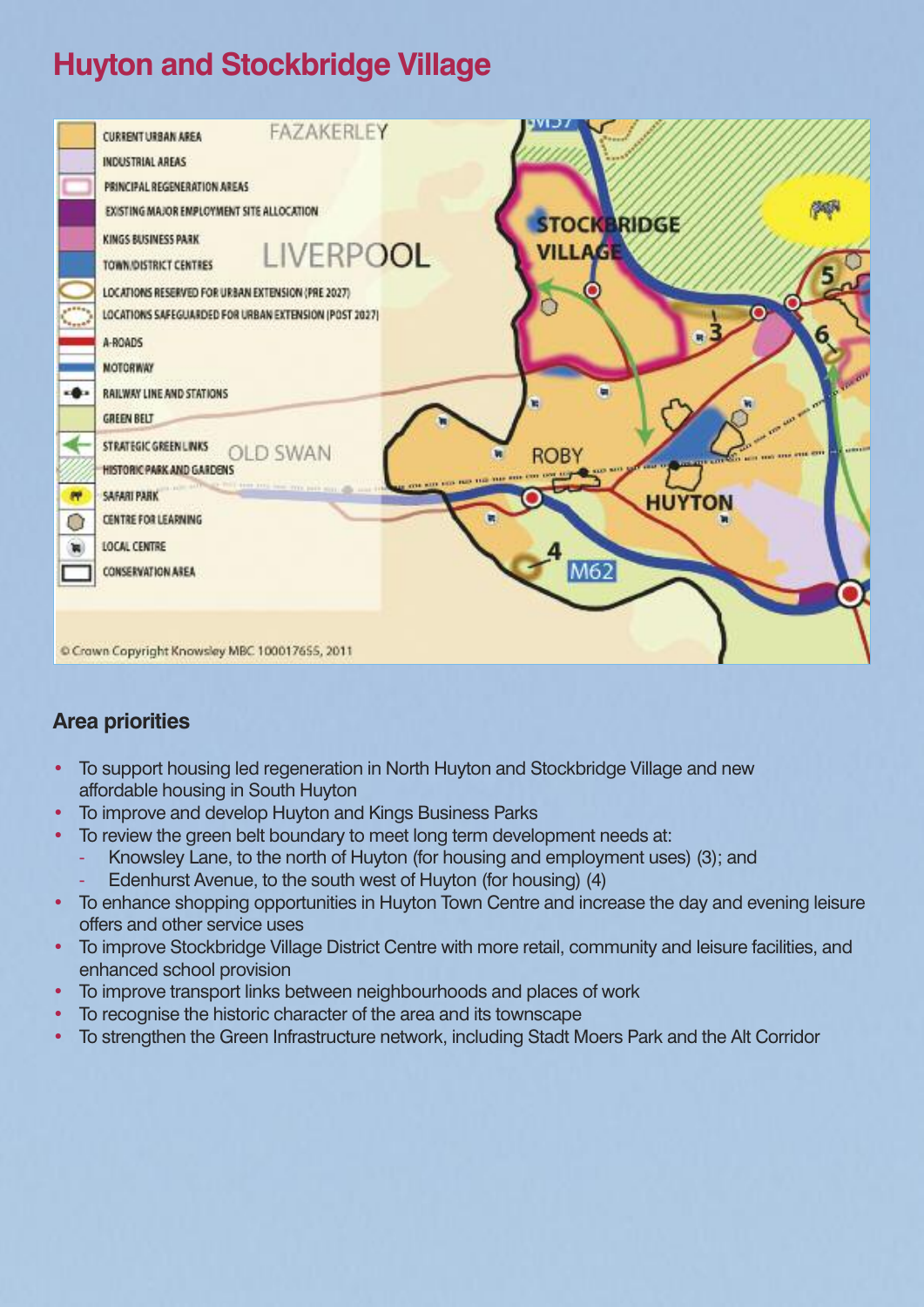## **Kirkby**



- To improve the quality, choice and affordability of housing including housing-led regeneration within Tower Hill, and further appropriate regeneration in Northwood, Westvale and Southdene
- To maximise the employment role of Knowsley Industrial Park and Business Park
- To review the green belt boundary to meet long term development needs at:
	- land at Bank Lane (for housing) (1); and
		- land to the east of Knowsley Industrial Park (for employment uses) (2)
- Develop Kirkby Town Centre, including phased expansion to the south, to provide high quality shopping, recreation, employment, education and leisure facilities
- To enhance road and public transport links between residential neighbourhoods and Kirkby Town Centre and Knowsley Industrial Park, and between Kirkby and surrounding areas
- To improve the quality and accessibility of Kirkby's open spaces, including the Valley Corridor strategic green link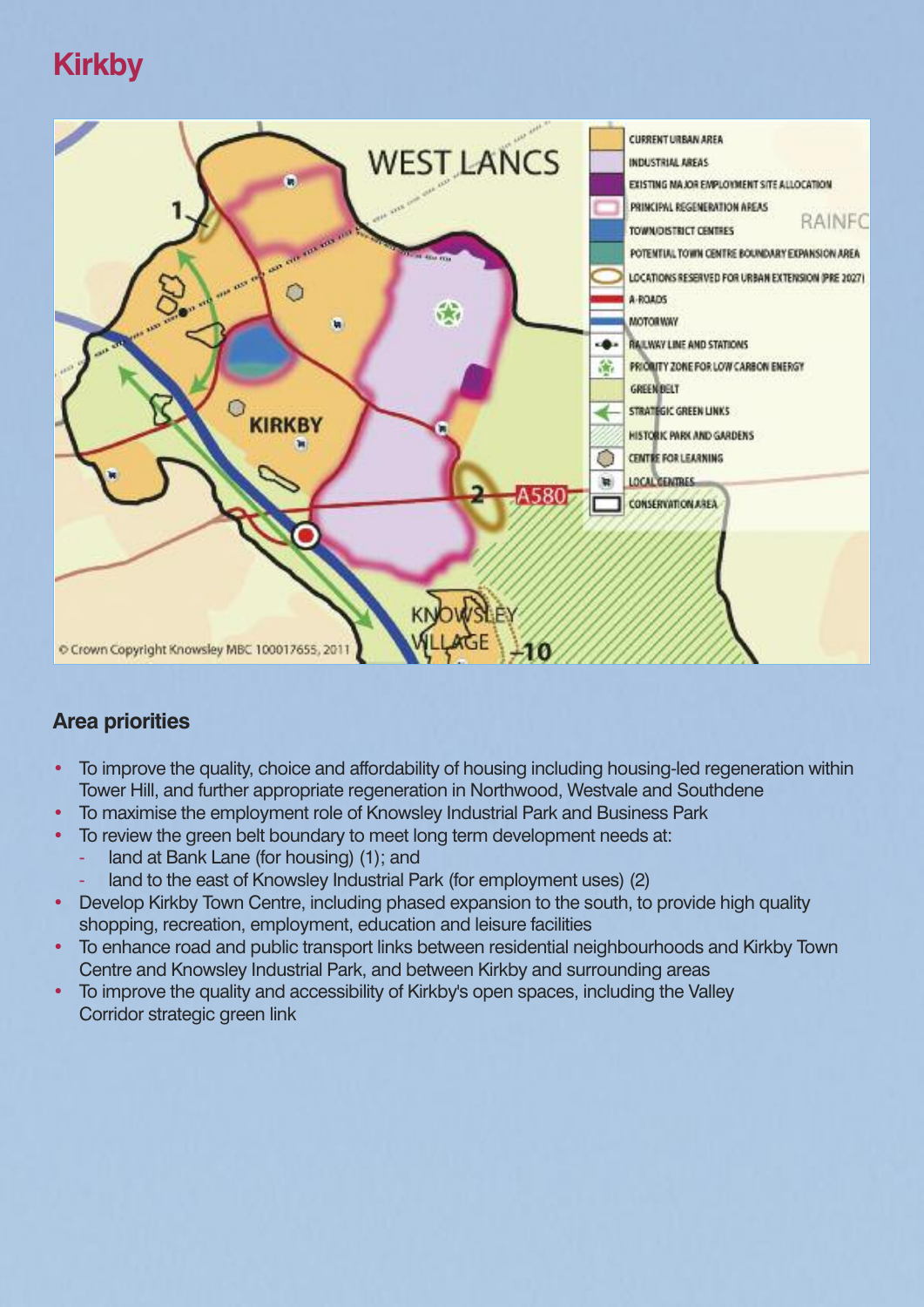## **Prescot, Whiston, Cronton and Knowsley Village**



- To regenerate Prescot Town Centre, including an improved mix of retail, services and facilities, and provide better links to Cables Retail Park
- To capitalise on the area's unique heritage and historic assets, particularly within Prescot Town Centre, Cronton and Knowsley Village
- To provide new housing to meet local needs, including significant development potential at South Prescot
- To review the green belt boundary to meet long term development needs at:
	- land bounded by the A58, to the north west of Prescot (for housing) (5);
	- land to the South of Carr Lane, to the west of Prescot (for employment uses) (6):
	- land to the south of Whiston (for housing) (8);
	- land at Knowsley Village (for housing, after 2027) (10); and
	- Cronton Colliery and adjacent land south of the M62 (for employment uses after 2027) (9)
- To enhance links between individual communities, facilities and job opportunities within Prescot and the wider area
- To improve the quantity, quality and accessibility of open spaces, including the Whiston to Cronton green link and Stadt Moers Park
- To recognise the historic and recreational significance of the Knowsley Hall Estate and Knowsley Safari Park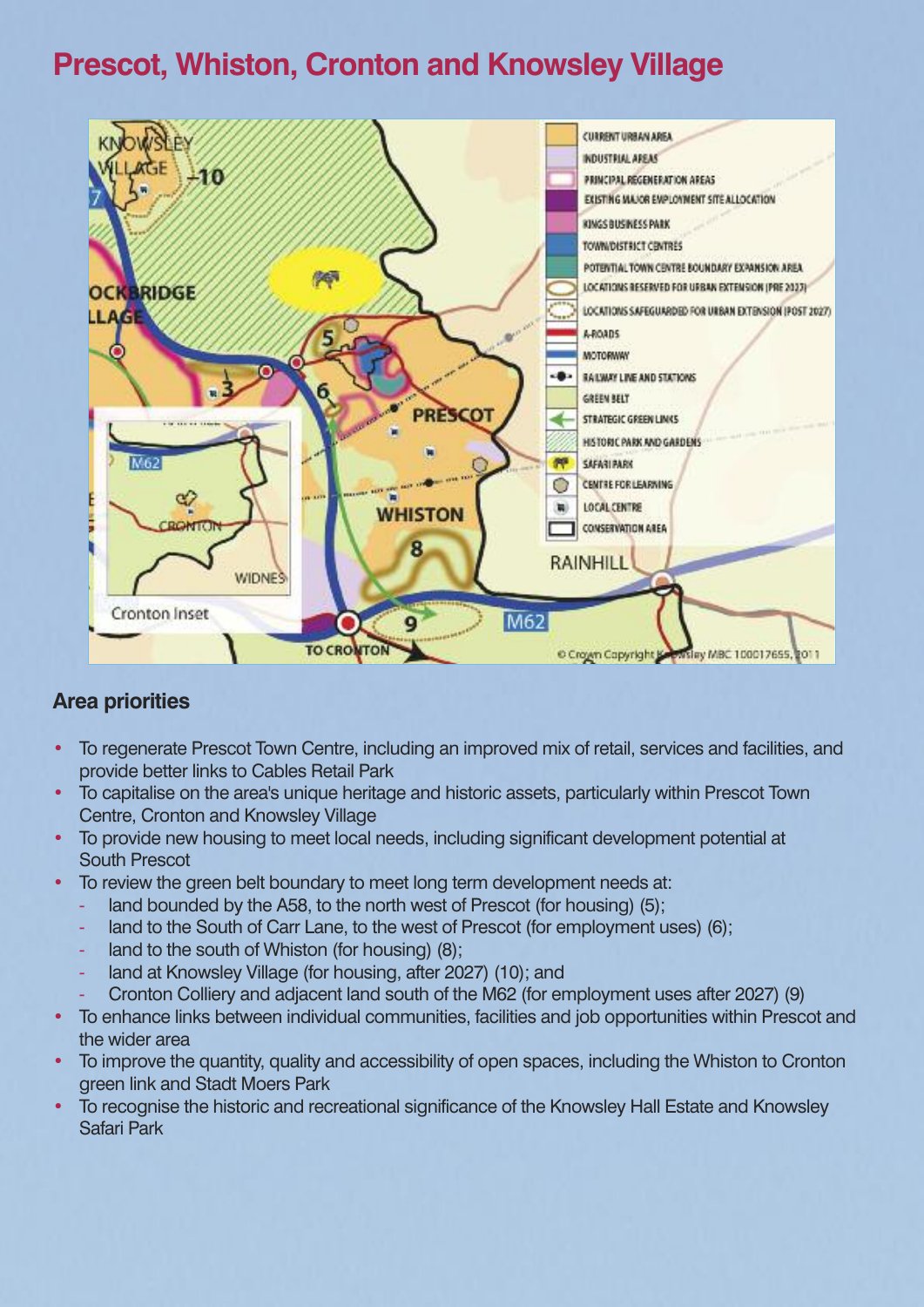## **Halewood**



- To provide an appropriate range of new residential development within Halewood, including affordable housing
- To safeguard existing employment areas, including the regionally significant Jaguar Land Rover plant
- To review the green belt boundary to meet long term development needs for housing at two locations to the east of Halewood (7)
- To redevelop and enhance Raven Court District Centre as the focal point for Halewood, including appropriate retail facilities, community service provision and a public transport interchange
- To enhance connections between Halewood's housing areas and employment opportunities within Knowsley and the wider Liverpool City Region
- To support the expansion of Liverpool John Lennon Airport, including the proposed Eastern Access Transport Corridor
- To improve the quantity, quality and/or accessibility of existing local green space including the Halewood Triangle strategic green link
- To protect and enhance valuable rural landscapes, including the rural settlement of Tarbock Village, and the area's historic built heritage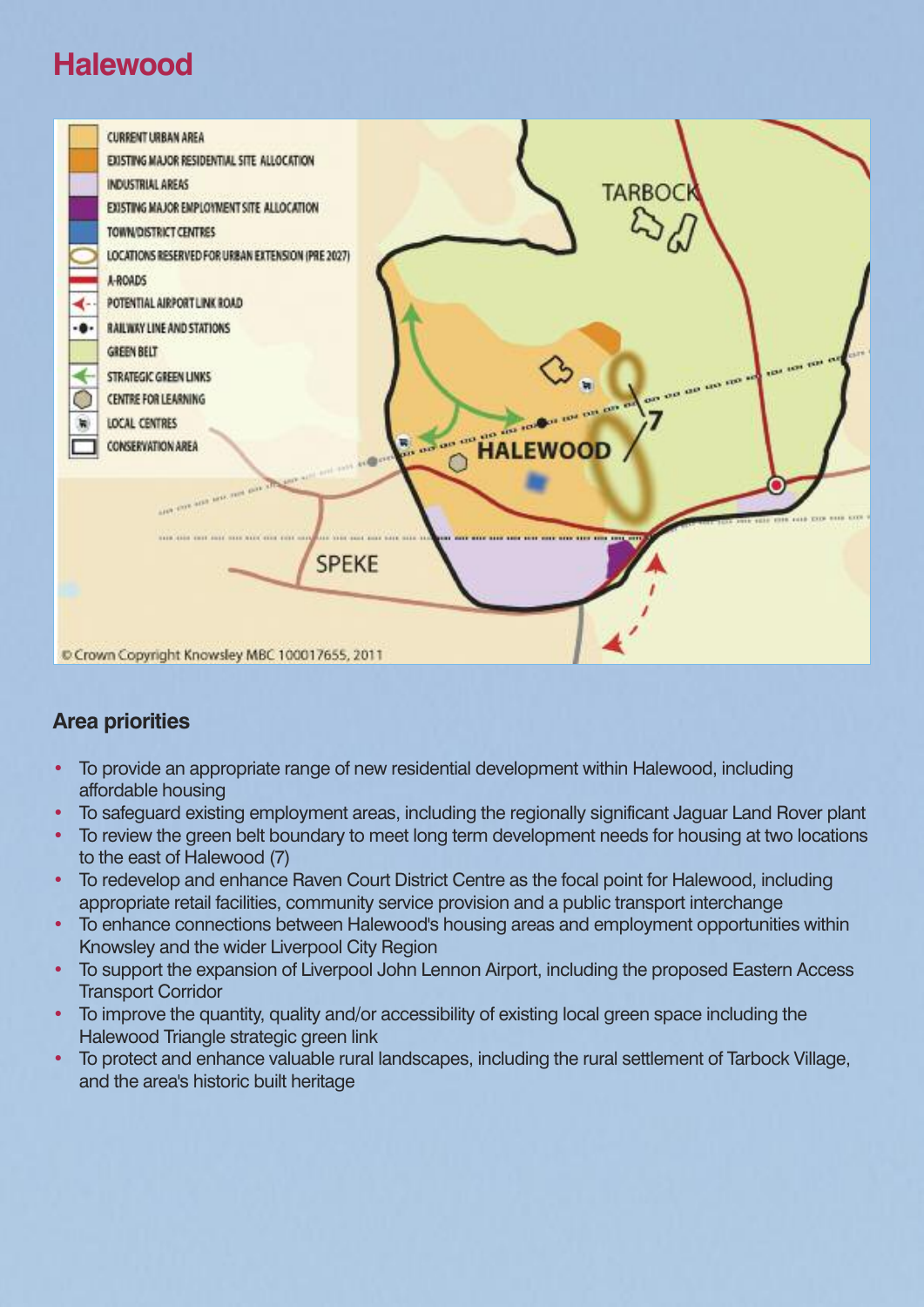## **How can I submit my views?**

All comments must be submitted to the council in writing.

You can use the tear-off response form attached to this brochure.

You can use the online form at **www.knowsley.gov.uk/LDF**.

You can write to us using the contact details on the next page.

Please contact us if you require information in any other formats or if you need any assistance in submitting your views.

## **How can I find out more?**

Come along to one of our drop in events at:

Prescot town centre, Eccleston Street Saturday July 2 and Tuesday July 26

Kirkby town centre, Newtown Gardens Tuesday July 5 and Saturday August 6

Huyton town centre, Derby Road Friday July 8 and Saturday August 13

The Halewood Centre, Raven Court Friday July 15 and Saturday August 20

**Please call 0151 443 2326 or see www.knowsley.gov.uk/LDF for more information about these events and to confirm dates and locations.**

## **Further information**

You can view a copy of the full **Preferred Options** report and supporting materials between 27 June 2011 and 5 September 2011, at all council one stop shops and libraries, during normal opening hours.

Information about frequently asked questions, as well as a comprehensive glossary of specialist terms, will also be available.

Alternatively, you can see the full **Preferred Options** report and supporting materials and submit your comments online at **www.knowsley.gov.uk/LDF**.

## **Contact Us**

Speak to us on 0151 443 2326

TypeTalk 18001 0151 443 2326

Email us at ldf@knowsley.gov.uk

Places and Neighbourhoods Manager, Chief Executive's Directorate, Knowsley Council, Archway Road, Huyton, Knowsley, Merseyside, L36 9YU. (Postage required)

Facebook - search for Help plan Knowsley!

**All comments must reach us by 5pm Monday 5 September 2011.**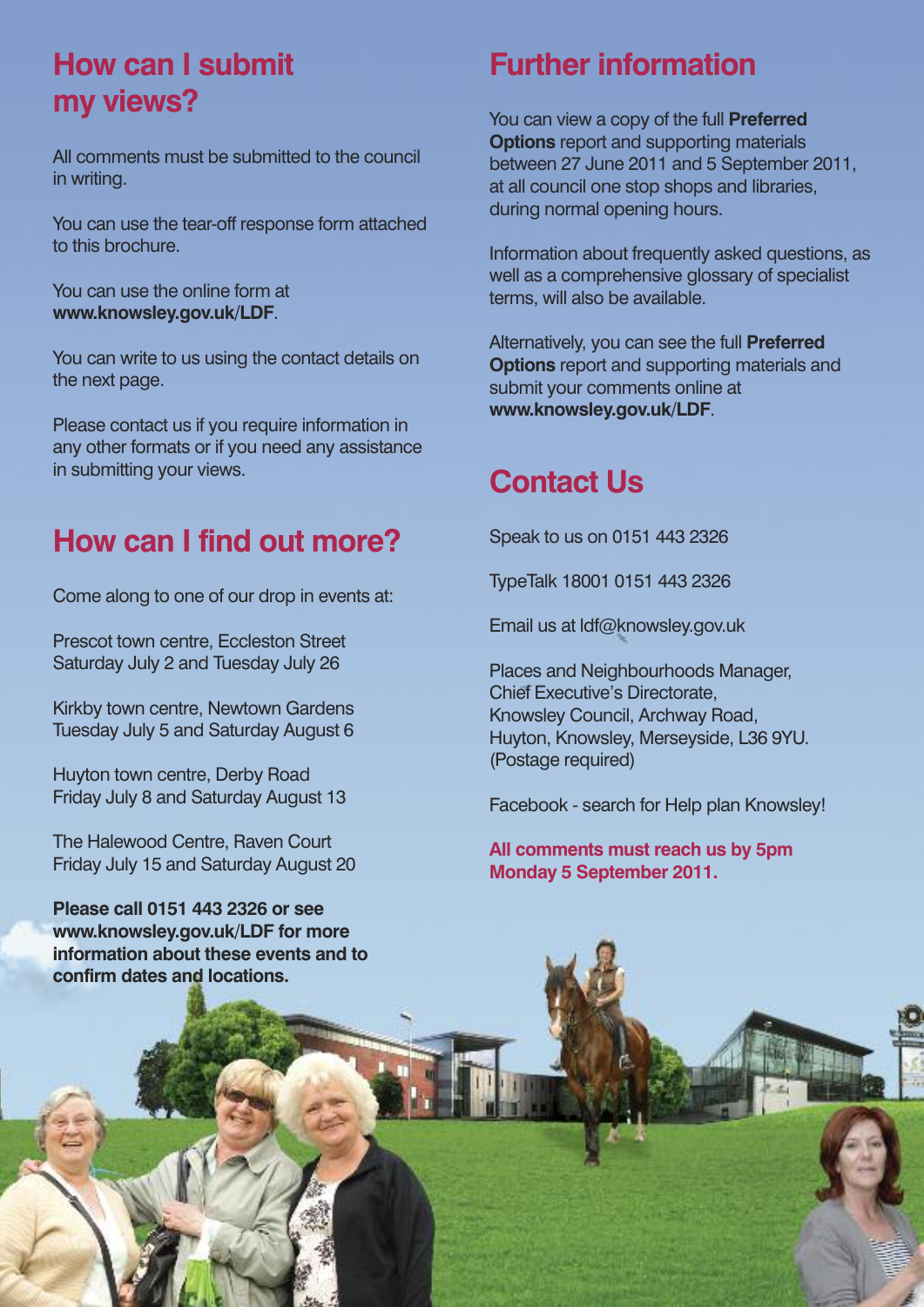## **What happens next?**

We will carefully consider all comments and views received, other evidence and Government requirements and prepare a final version of the Core Strategy, known as the Proposed Submission Version.

This document will be the final version of the plan which the council will be seeking to submit to the Government and eventually adopt. There will be a further opportunity to share your views at this stage, although the consultation will be relatively limited in accordance with Government regulations. Following an Examination in Public, the council will seek to adopt the Core Strategy in late 2012.

Please keep checking **www.knowsley.gov.uk/LDF** for regular updates on Core Strategy progress. You can register your contact details online to receive future updates.



**Final Plan Late 2012**

All mapping is reproduced from the Ordnance Survey material with the permission of the controller of Her Majesty's Stationary Office Crown © Copyright. Unauthoritised reproduction infringes Crown Copyright and may lead to prosecution or civil proceedings. Knowsley MBC 100017655, 2011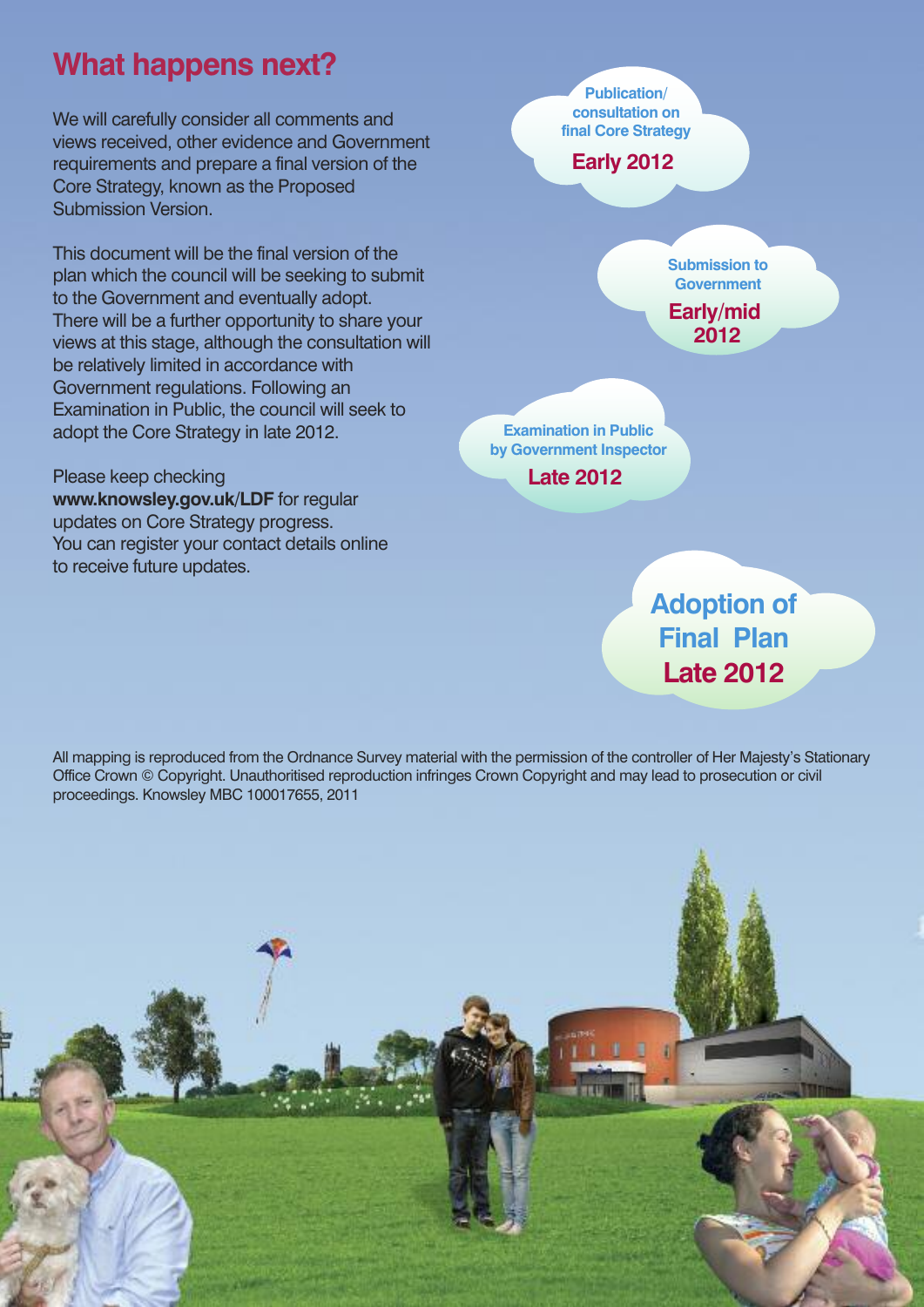## **For more information log on to www.knowsley.gov.uk/LDF**

You can also get this information in other formats. Please phone Customer Services on 0151 443 4031, or email **customerservices@knowsley.gov.uk**



Designed by Knowsley Communications. Copyright © 2011 Metropolitan Borough of Knowsley